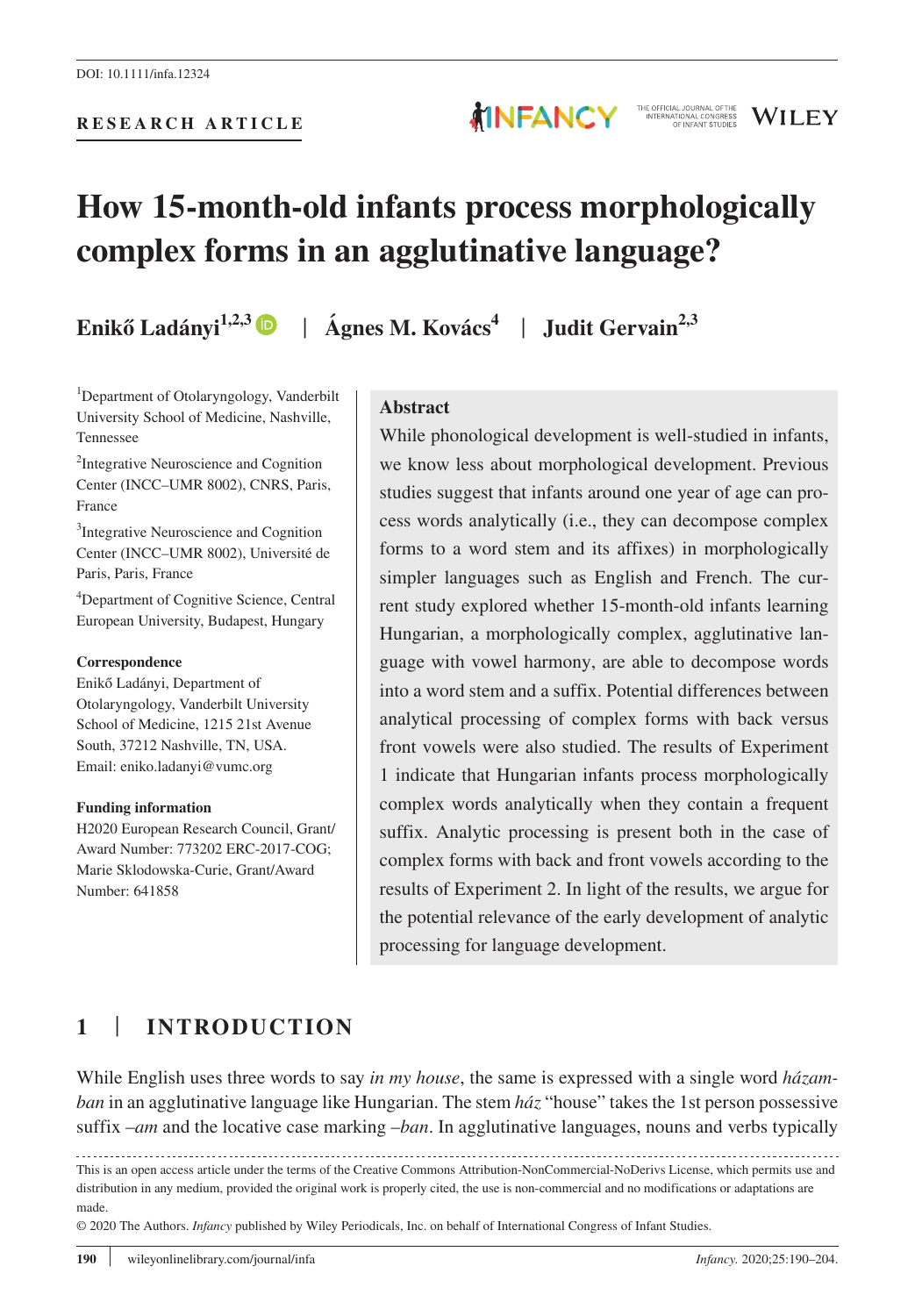appear in such morphologically complex forms. How can infants meet the challenge of learning to decompose these forms and extracting the word stems? The current paper seeks to answer this question by investigating whether 15-month-old Hungarian infants can extract a nonce noun stem when it is followed by a frequent suffix (–*ban*/–*ben* "in").

Affixes, also known as bound morphemes, are grammatical morphemes appearing before or after (prefixes and suffixes, respectively) the word stem, constituting a morphologically complex word form with the stem. Languages vary systematically in the complexity of the affixation they allow. Traditional descriptive linguistics differentiates between four categories (Sapir, 1921; Humboldt, 1836/1999; see also Comrie, 1980; Baker, 2010). Isolating languages such as Mandarin Chinese have very little affixation (e.g., *wɔ mən tan tçin lə*: 1st person.pl.play.piano.past "we played the piano"). In fusional languages, grammatical functions are expressed with a small set of bound morphemes in addition to free morphemes, and one morpheme marks several functions (e.g., Spanish *hablo* "I am speaking," the suffix *-o* means 1st person, singular and present tense). In agglutinative languages, grammatical relations are expressed with a large set of affixes, and one grammatical function is typically marked by one morpheme (e.g., Hungarian *zongorá-k-hoz* piano.pl.to "to the pianos"). Polysynthetic languages have both agglutinative and fusional morphemes, and they can also have multiple stems in a single word by incorporating the subject and object nouns into the verb (e.g., Sora *anin- ɲam-jɔ-te-n* he.catch.fish.pres.aux "he is fish-catching").

The combination of word stems and affixes is governed by (semi-)productive rules. As a result, we are able to produce and comprehend complex forms never heard before if we are familiar with the constituents. Experimental results suggest that the word stem and the affix(es) of complex forms are automatically activated in adults when they are exposed to a morphologically complex form (Caramazza, Laudanna, & Romani, 1988; Schreuder & Baayen, 1995). Beyond enabling the processing of novel word forms, analytic mechanisms are more economic than storing each morphologically complex form as a separate entry. At the same time, however, analytic processing is computationally more demanding than holistic processing.

Can infants also represent complex forms analytically? The development of analytic processing is especially crucial in languages with a rich morphology, as the successful decomposition of complex forms into its constituents is necessary for word learning. We are not aware of, however, any studies exploring the representation of morphologically complex forms in infants acquiring a morphologically complex language. In this study, we therefore aim to fill a gap in the literature by examining whether infants learning a morphologically rich agglutinative language can decompose complex forms. (We are only focusing on inflectional morphology in this study, leaving aside derivational morphology, that is, affixation that changes the meaning and/or the lexical category of a stem, turning it into another stem, for example, *beauty* + -*ful* -> *beautiful*.)

#### **1.1** | **Hungarian morphology**

In the current study, we target Hungarian, an agglutinative language, a member of the Uralic/Finno-Ugric language family. Since grammatical relations are expressed by suffixes, word order is relatively free in Hungarian. There are a large number of nominal and verbal suffixes, and a stem can be followed by several suffixes. Nouns, for instance, can be followed by plural and possessive markers as well as a case marker (e.g., *házainkban* ("in our houses") in which *ház* ("house") is the word stem, *-aink* ("our") is a possessive marker, and *-ban* ("in") is a case marker). The order of these suffixes is fixed. As a result of the large number of possible suffixes, for example, 18 different case markers, a noun can have more than 700 different forms (Gábor & Lukács, 2012). Verb morphology is also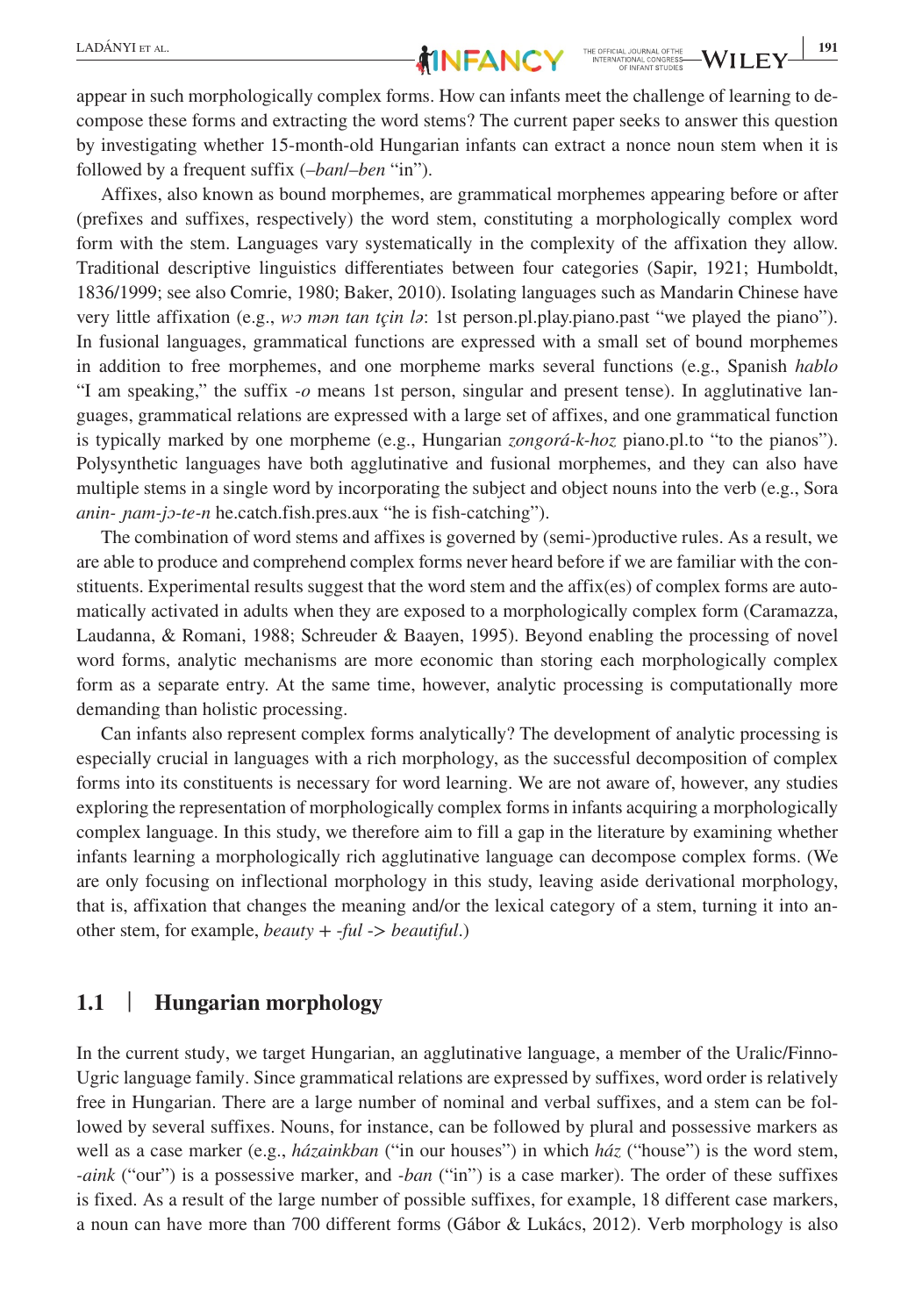similarly complex. For instance, *olvashatnád* ("if you may read something") consists of the word stem *olvas* ("read"), the modal suffix *-hat* and *-nád*, the 2nd person singular definite verb suffix in present tense and conditional mood.

Similarly to many other agglutinative languages, Hungarian shows vowel harmony. Vowels within a word are homogeneous with respect to one or several phonological features. In contrast to some other harmonic languages (e.g., Turkish), vowel harmony is not fully regular in Hungarian: According to corpus analyses of child-directed speech, approximately 70% of Hungarian words show vowel harmony, while for instance in Turkish 85%–90% do (Gonzalez-Gomez, Schmandt, Fazekas, Nazzi, & Gervain, 2019; Ketrez, 2014). The most prevalent phonological feature that requires harmony in Hungarian is the backness of a vowel. Most of the words have either only front vowels (e.g., *szekrény* "cupboard") or only back vowels (e.g., *barlang* "cave"). Importantly for our research question, harmony also appears at the morphological level with word stems and their affixes harmonizing in backness. In order to satisfy vowel harmony, most suffixes have two allomorphs: one with a front vowel and one with a back vowel. For instance, the inessive suffix -*bAn* ("in") is realized as *-ben* following the word *szekrény* (*szekrényben* "in the cupboard"), but as *-ban* following the word *barlang* (*barlangban* "in the cave"). (The standard notation to refer to the two allomorphs together is *-bAn*; see more details about vowel harmony in Hungarian in Gonzalez-Gomez et al., 2019 and Törkenczy, 2011.)

#### **1.2** | **The development of morphology**

Research targeting morphological acquisition in Hungarian, as in most other agglutinative languages, is limited. There are a few early studies discussing the use of bound morphemes in the spontaneous speech of children acquiring Hungarian (e.g., Mikes, 1967; Slobin, 1973; Slobin, 1982). These studies are crucial because while research focused on English for a long time, they drew attention to the different developmental trajectories in an agglutinative language. However, at the same time, by studying spontaneous speech samples, it is impossible to explore the question of analytic processing since the production of suffixed forms can be explained by both holistic and analytic processes/encoding. A few studies targeted production and have explored whether children are able to use bound morphemes in a productive way. In these studies, children learned a pseudo-word in the first part of the experiment, which they had to use in a suffixed form in the second part (somewhat similarly to the classical *wug*-test, Berko, 1958). The results of these studies indicate that children can produce the suffixed form of a pseudo-word at age three (MacWhinney, 1975, 1978) or even earlier, at two and a half years for nouns (Gábor & Lukács, 2012). These findings suggest that children have a representation of suffixes and are able to apply morphological rules in a productive way to create morphologically complex forms at this age. Research on morphological comprehension and analysis is even more limited. To our knowledge, no studies have explored when Hungarian infants start to represent bound morphemes as distinct units, and recognize the word stem and the suffix as separate morphemes in the speech input.

Research concerning the development of analytic processing in other morphologically less complex languages is also scarce. We are aware of only two studies (Marquis & Shi, 2012; Mintz, 2013) directly targeting this question. The results of these studies suggest that infants acquiring French or English are able to process suffixed forms analytically at around one year of age.

Marquis and Shi (2012) investigated 11-month-old Canadian French-learning infants. In their study, infants were repeatedly presented with an isolated pseudo-word (/trid/) in the first part of the experiment. In the second part, either the same pseudo-word or another pseudo-word (/glyt/) was presented together with a frequent verbal suffix (/-e/) in sentences like *Maman a/tride/les poèmes*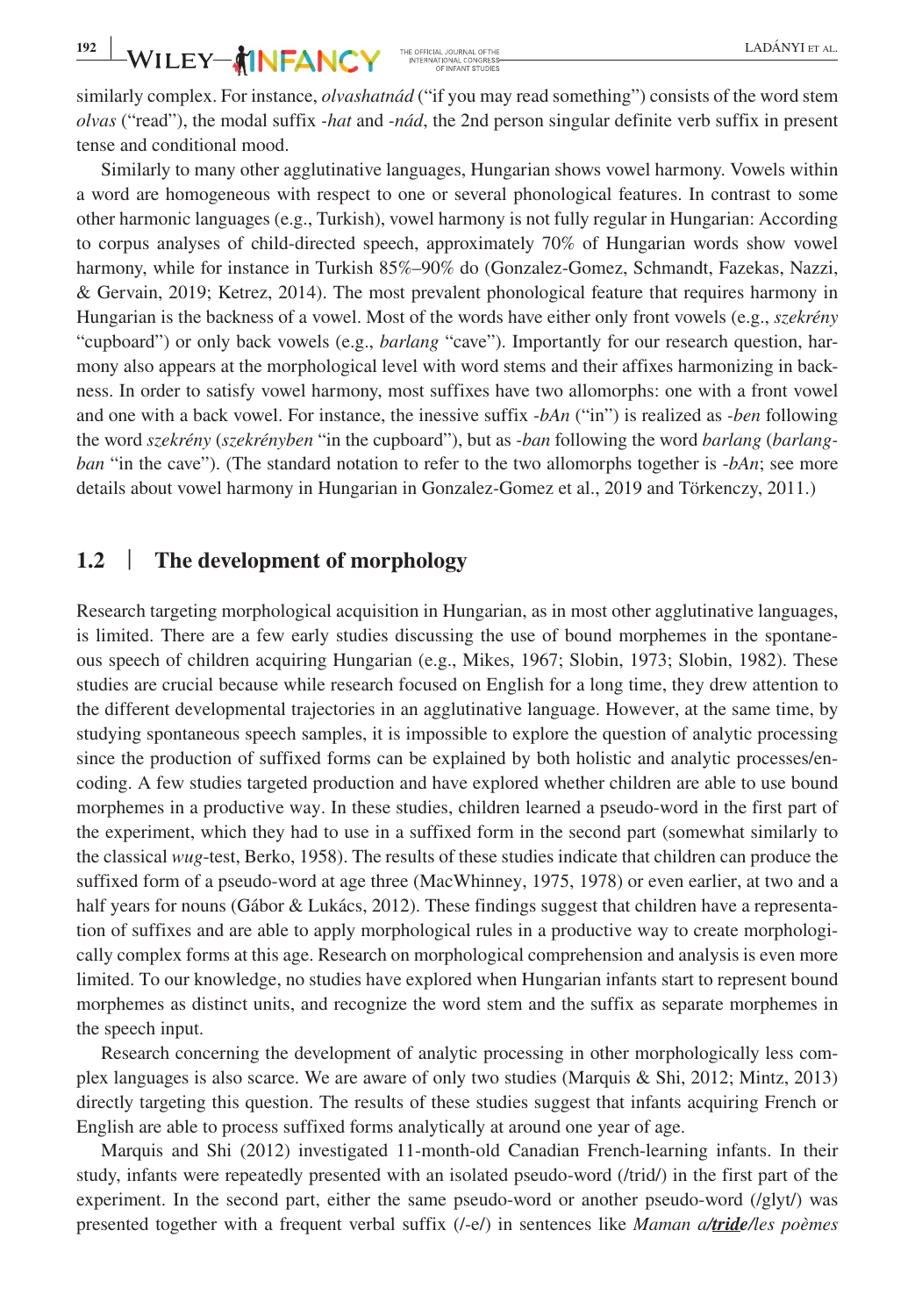("Mum **trided** the poems"). The authors measured listening times to the two types of sentences (with the target vs. the control pseudo-word). If infants already represent /-e/ as a suffix and process complex forms analytically, they will recognize the familiarized word stem. Listening times were found to be longer in the target condition, suggesting that infants were able to process the suffixed form analytically. However, infants might have simply showed longer listening times for the target condition because there is a partial word-form overlap between the target form and the suffixed form *(/trid/*–*/ tride/*). To exclude this possibility, another group of infants was presented with the same word stems followed by a pseudo-suffix *-ou* (/-u/) during the test phase (*Maman a /tridu/ les poèmes*). In this condition, listening times did not differ between target and control conditions, suggesting that phonetic similarity is not enough for a familiarity effect, and that in the original experiment, the familiarity effect appeared due to segmentation and not to partial word-form overlap. The authors concluded that infants were able to decompose the morphologically complex form in the first condition because they had already extracted */–e/* as a suffix from the speech they were exposed to in their everyday life before they came to the laboratory. They could do it because in the natural input */–e/* frequently appears with various word stems. In contrast, */–u/* is not a verbal suffix in French, which is why they did not extract it in the second condition.

Interestingly, in a further experiment Marquis and Shi (2012) also tested whether infants can learn */–u/* as a new suffix and whether they can use this newly learned pseudo-suffix to process the morphologically complex form in the test phase analytically. In Experiment 2, the authors presented infants with the pseudo-suffix */-u/* together with different pseudo-stems (e.g., *linchou*, *cradou*, *plandou*, *wélou*…) before the familiarization phase. This learning phase gave infants the possibility to extract /-*u*/ as a suffix. After the learning phase, they were presented with the same familiarization and test phase as in the pseudo-suffix condition of Experiment 1. This time infants showed the same effect as in the real suffix condition of Experiment 1. These results suggest that French-learning 11-month-old infants are able to extract suffixes from the speech stream based on their distributional properties (i.e., a small set of suffixes appear frequently together with different word stems) and can use these previously encoded suffixes to analyze the internal structure of newly encountered words.

We note that the syntactic structures of the sentences used in this study support an analysis of the complex pseudo-words as suffixed forms (e.g., *Maman a /tridu/*…, where /*tridu/* is preceded by an auxiliary that takes a participle form of the verb to form the past tense). The sentences would be ungrammatical if the pseudo-word was analyzed holistically, as a non-suffixed noun/verb. This might thus affect the segmentation process.

Mintz (2013) raised some methodological considerations with respect to the above results. As he argues, a more robust measure of segmentation abilities would be a design in which infants are presented with the suffixed form of the word stem in passages during the familiarization phase, and then listen to bare stems during test. This design is more demanding both for memory and for segmentation, but importantly, it is more similar to the task infants have to accomplish during real-life language acquisition.

In accordance with these arguments, Mintz (2013) conducted segmentation experiments with 15-month-old English-learning infants. In two experiments, infants were presented first with the suffixed form of pseudo-words in sentences. During the familiarization phase, infants were presented with two pseudo-words with a real suffix (*-ing*: *I see you lérjoving! Johny likes gemónting!*) and with two pseudo-words with a pseudo-suffix (*-dut*: *Does Sam want to go káfteedut? I want to go jivántdut!*). In the test phase, infants listened to one of the bare word stems repeatedly in each condition. The result that infants showed longer listening times for the word stems, which were presented together with the real suffix (*-ing*) than to those, which appeared with the pseudo-suffix (*-dut*), suggests that 15-month-old English-speaking infants process morphologically complex forms analytically. A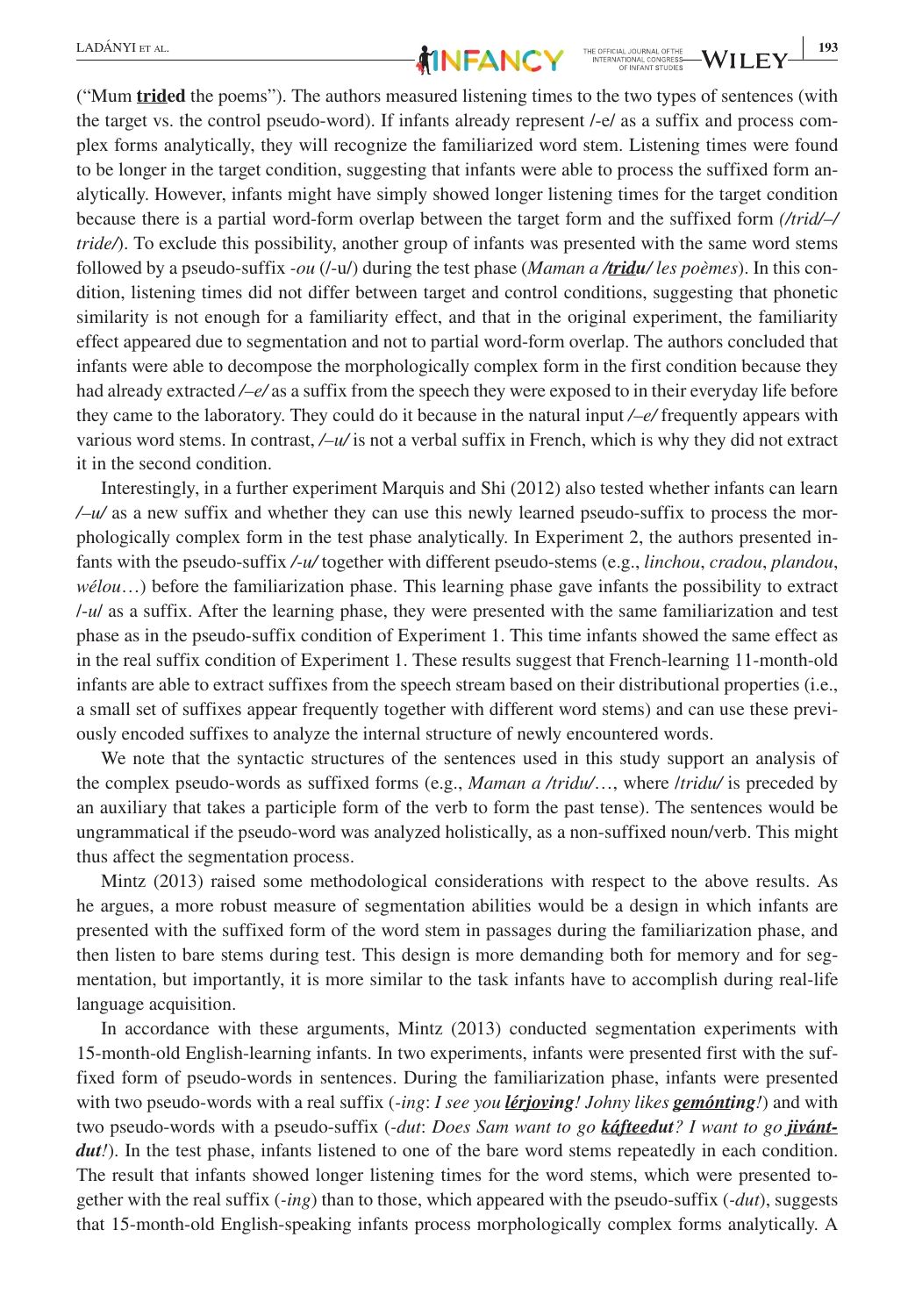further experiment did not show any evidence for analytic processing in 8-month-olds in the same paradigm.

This study eliminates the problem of the role of the syntactic context by using sentences that are syntactically correct with both a suffixed and a non-suffixed word form (e.g., *Does Sam want to go káfteedut?* – *kaftedut* can be replaced by both a suffixed form like *fishing* and a non-suffixed form like *home).*

In sum, the above studies suggest that 11-month-old French- and 15-month-old English-learning infants are able to process morphologically complex forms analytically.

In the current study, we aimed to investigate whether 15-month-old Hungarian-learning infants are able to process morphologically complex forms analytically. On the one hand, complex morphology might facilitate analytic processing, since the large number of morphologically complex words might be too demanding to store holistically. On the other hand, the high variability of these forms and the existence of allomorphs might make the task more challenging and delay the start of analytic processing. In Experiment 1, we, therefore, explore whether 15-month-old Hungarian infants process pseudo-words with a suffix analytically. In Experiment 2, potential differences between the acquisition of vowel harmonic allomorphs (front vs. back vowel) of the suffix will be examined.

# **2** | **EXPERIMENT 1**

In Experiment 1, we aimed to test whether 15-month-old Hungarian infants represent the inessive suffix *-bAn* ("in") and are able to process forms with this suffix analytically. The inessive suffix has two allomorphs: *-ban*, including a back vowel, and *-ben*, including a front vowel. Since the decomposition of morphologically complex forms might depend on the frequency of exposure to the specific allomorph of the suffix (see Shi, Cutler, Werker, & Cruickshank, 2006; Shi, Lepage, Gauthier, & Marquis, 2006), we investigated the frequency of the front and the back versions of the suffix *-bAn* in two corpora. To explore frequencies in child-directed speech, we calculated the token frequencies of nouns with *-ban* and with *-ben* in the adult utterances of the Hungarian subcorpora of the CHILDES corpus (MacWhinney, 2000). Given to the limited size of this corpus, we also queried the token frequencies of words with the two allomorphs in a WebCorpus (*Szószablya* database, Németh, 2003). The two corpora showed the same pattern: The frequency of the front vowel allomorph was somewhat lower than the frequency of the back vowel allomorph although the difference was smaller in the larger adult corpus (see frequencies in Table 1).

Motivated by the higher frequency of the back vowel allomorph, we decided to use this allomorph in Experiment 1 to test whether infants are able to decompose morphologically complex forms. In Experiment 2, we then investigated potential differences between the two allomorphs.

In Experiment 1, a group of infants was presented with a pseudo-word (e.g., *púr*) with the suffix *-ban* in simple Hungarian sentences during the familiarization phase. During the test phase, listening times for the familiarized pseudo-root and a control pseudo-root (e.g., *gál*) were measured. Similarly to Mintz (2013), we presented infants with sentences during the familiarization phase and measured listening times to the bare pseudo-word stems during the test phase. While more challenging, this

| TABLE 1<br>Token frequencies of words with suffix <i>-ban</i> and <i>-ben</i> in the CHILDES and Szószablya corpora |
|---------------------------------------------------------------------------------------------------------------------|
|---------------------------------------------------------------------------------------------------------------------|

|                | -ban               | -ben               |
|----------------|--------------------|--------------------|
| <b>CHILDES</b> | 357                | 250                |
| Szószablya     | $\sim$ 3.8 million | $\sim$ 3.4 million |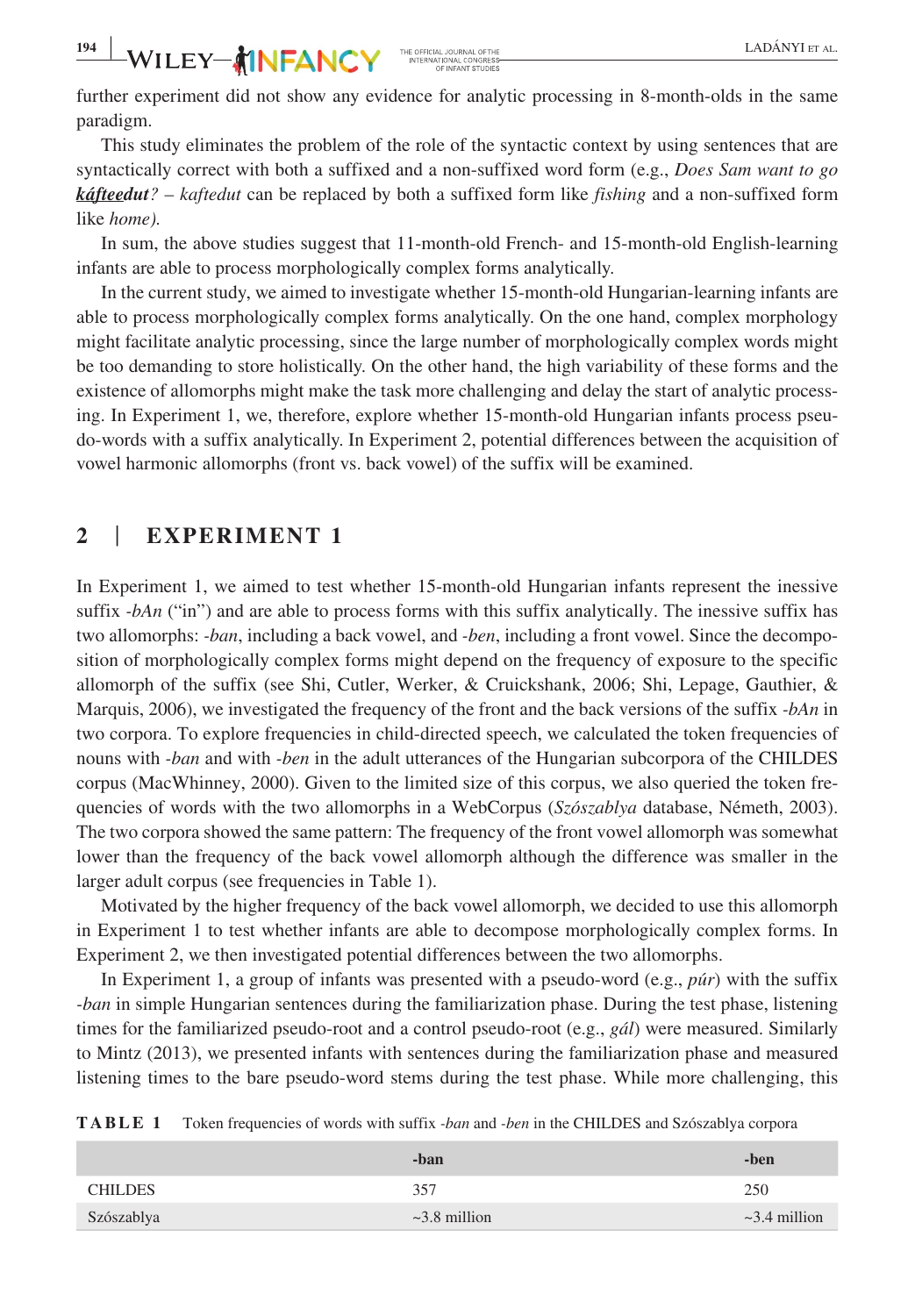



| Group     | <b>Suffix</b> | <b>Target</b><br>word | <b>Familiarization: Example</b><br>sentences                                                                                                                                                                                                     | <b>Test phase</b>                                                |
|-----------|---------------|-----------------------|--------------------------------------------------------------------------------------------------------------------------------------------------------------------------------------------------------------------------------------------------|------------------------------------------------------------------|
| $1(n=14)$ | Real suffix   | púr                   | Púrban lakni jó!<br>"It's great to live in a pur!"<br>Az egyik púrban sötét van.<br>"It's dark in one of the purs"<br>Elolvastam a könyvet a púrban.<br>"I read the book in the pur"                                                             | target: púr, púr, púr<br>control: gál, gál, gál                  |
| $2(n=12)$ |               | gál                   | Gálban lakni jó!<br>Az egyik gálban sötét van.<br>Elolvastam a könyvet a gálban.                                                                                                                                                                 | target: gál, gál, gál<br>control: púr, púr, púr                  |
| $3(n=13)$ | Pseudo-suffix | púr                   | A púrdag nézegeti a virágokat<br>"The púrdag is watching the<br>flowers"/"He is watching the<br>flowers in the púr"<br>Kényelmesebb a hűvös púrdag.<br>"The chilly púrdag is more"<br>comfortable"/"It is more<br>comfortable in the chilly púr" | target: $p\nu r$ , $p\nu r$ , $p\nu r$<br>control: gál, gál, gál |
| $4(n=13)$ |               | gál                   | A gáldag nézegeti a virágokat.<br>Kényelmesebb a hűvös gáldag.                                                                                                                                                                                   | target: gál, gál, gál<br>control: púr, púr, púr                  |

**TABLE 2** Stimuli of Experiment 1 in the four groups of infants

method is closer to real-life segmentation, as also argued by Mintz (2013). As we used Mintz's (2013) paradigm, we decided to test infants of the same age as in his study.

Since unlike *púrban* and *gál*, *púrban* and *púr* sound similar, infants might show listening time differences between *púr* and *gál* without the decomposition of the complex form *púrban*, simply as a result of similarity in the word forms. To control for the effect of partial word-form overlap, another group of infants listened to the same pseudo-word with a pseudo-suffix *-dag* and presented them with the same testing phase as the first group of infants.

We expected 15-month-old Hungarian infants to differentiate between the familiarized and the non-familiarized forms when they were presented together with the real suffix *–ban,* but not when they appeared with a pseudo-suffix *-dag* during the familiarization.

#### **2.1** | **Methods**

#### **2.1.1** | **Participants**

Fifty-two 15-month-old monolingual Hungarian-learning infants participated in the study (23 girls, mean age: 15 months 26 days, *SD*: 12 days, range: 15 months 6 days–16 months 16 days). Of these, 14 infants were familiarized with the pseudo-word *púr* and the real suffix –*ban*, 12 infants with the pseudo-word *gál* and the real suffix –*ban*, 13 with the pseudo-word *púr* and the pseudo-suffix –*dag*, and 13 with the pseudo-word *gál* and the pseudo-suffix –*dag*. An additional 31 infants were tested but excluded from the analysis due to completing less than one trial per block per target/control condition  $(n = 14)$ , fuzziness/crying  $(n = 16)$  or parental interference  $(n = 1)$ .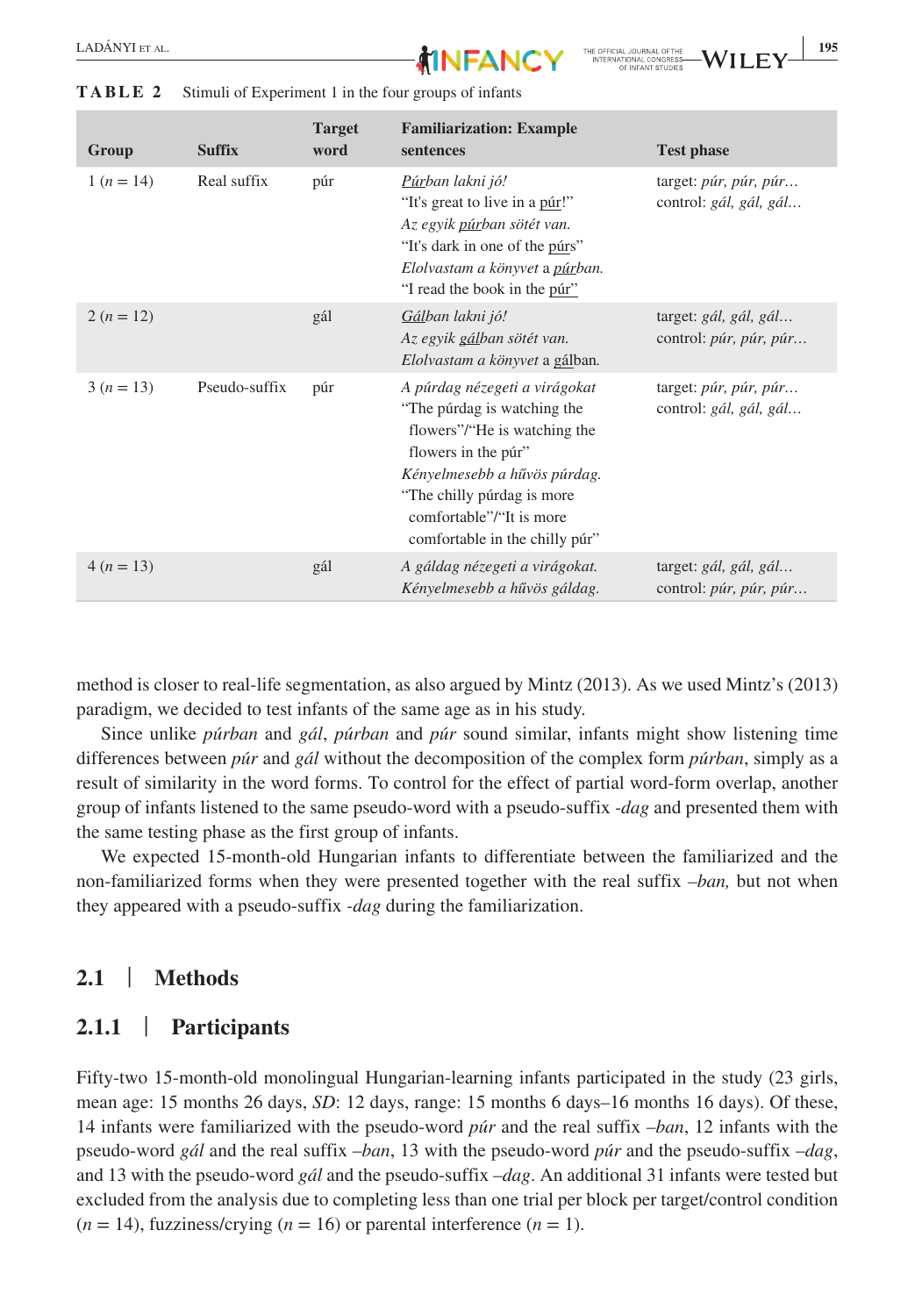**196 WILEY-AINFANCY** THE OFFICIAL JOURNAL OFTHE **LADÁNYI ET AL.** 

Infants participating in all experiments reported in this paper were recruited from the infant database of the Central European University. The present study was conducted according to guidelines laid down in the Declaration of Helsinki, with written informed consent obtained from a parent or guardian for each child before any assessment or data collection. All procedures involving human subjects in this study were approved by the United Ethical Review Committee for Research in Psychology, Hungary, at the Central European University.

## **2.1.2** | **Stimuli and design**

Two pseudo-words following the phonotactic rules of Hungarian were created with a CVC structure (*púr*, *gál*). For the familiarization phase, these pseudo-words were inserted into Hungarian sentences with a simple syntactic structure and composed of high frequency words (Table 2). For two groups of infants, each of the two pseudo-words appeared with the existing Hungarian suffix *–ban*; for another two groups of infants, they appeared with the pseudo-suffix *-dag*. We chose the suffix *–ban*, because it is highly frequent, it is a full syllable, and it is thus phonologically sufficiently salient (as opposed to single consonant suffixes, such as the accusative case marker *–t*, which are harder to perceive). The pseudo-suffix *-dag* has a phonological structure similar to the real suffix *–ban*, but it is not a suffix in Hungarian. At the same time, it is a legal word ending in Hungarian.

The suffixed form of the pseudo-word appeared at the beginning, the middle, or the end of the sentences. Importantly, we created sentence contexts for the pseudo-suffixed form that are grammatical both when the form is parsed as a word stem (*púrdag: A púrdag nézegeti a virágokat.* "The púrdag is looking at the flowers.") and as a suffixed noun (*púr* + *dag: A púrdag nézegeti a virágokat.* "He/she is looking at the flowers in/on/up… the púr."). The pseudo-words appeared in 36 sentences; therefore, altogether four sets of 36 sentences were created for the familiarization phase (one set for the familiarization phase for each group of infants).

A female, native Hungarian speaker naïve to the aim of the study recorded the stimuli in a sound-attenuated room in a child-directed fashion (sampling rate 44.1 KHz, bit rate 16 bits). First, she recorded the 36 sentences four times with the four different pseudo-words. Then, several instances of each pseudo-word were recorded without the suffix for the test phase. For the familiarization phase, the 36 sentences belonging to one condition were concatenated into a continuous stream with a 1-s pause between each sentence. The total lengths of the familiarization streams were 2 m 4 s for *púrban*, 2 m 8 s for *gálban*, 2 m 2 s for *púrdag*, and 2 m 4 s for *gáldag*. For the test phase, we selected 15 instances of both pseudo-words on the basis of recording quality and we concatenated them with 500 ms pauses. The total length of the test stimuli was 15.33 s for *púr* and 16.99 s for *gál*.

# **2.1.3** | **Procedure**

The head-turn preference procedure (HPP; Saffran, Johnson, Aslin, & Newport, 1999) was used to test whether infants can differentiate between a pseudo-word that they heard together with a suffix during the familiarization phase and another pseudo-word that they never heard before. Since the Cognitive Development Center of the Central European University, where infants were tested, is not equipped with a classical three-light HPP setup, a large, 40-inch plasma TV screen was used to measure listening times at three different locations. This setup was successfully used in another speech perceptionrelated HPP task in this laboratory (Gonzalez-Gomez et al., 2019). The screen was located in a dimly lit, soundproof room. Auditory stimuli were presented from two loudspeakers hidden in the left and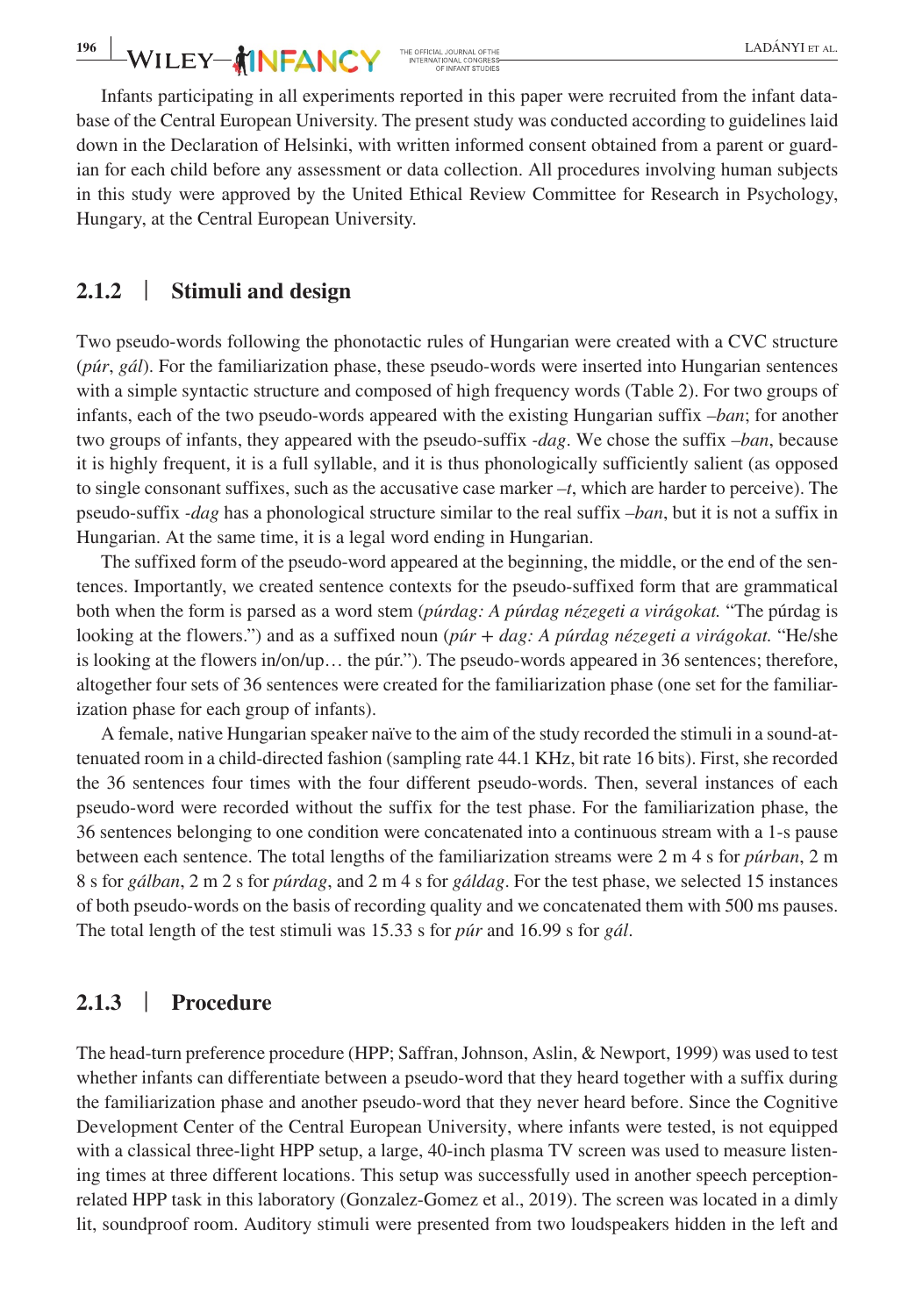

right side of the room. During the experiment, the infant was sitting in her parent's lap approximately 36 inches away from the screen. Parents were listening to masking music through headphones during the experiment to avoid involuntary influence on the infant's behavior. They were also asked to avoid any interaction with the infant during the experiment. A camera was used to project the infant's looking behavior to a screen outside of the room. Stimuli were presented with the experimental software PsyScope X (Cohen, MacWhinney, Flatt, & Provost, 1993). Presentation of stimuli was controlled by an experimenter, seated outside the booth, and blind to the auditory stimuli, solely based on the looking behavior of the child. The PsyScope software recorded the experimenter's button presses indicating infant's looking behavior online and calculated look away. Recordings of the infants' looking behavior were kept for subsequent offline coding, and these data were used in the data analysis instead of the looking behavior measured online, as offline coding provides higher precision.

First, infants listened to the approximately 2-min-long familiarization stream with the sentences presented from both loudspeakers. The sound was not contingent on infants' looking behavior. While infants were listening to the auditory stimuli, a video animation depicting a green flashing light appeared at the center of the screen (central light). If the infant fixated on it, a yellow light started to blink on one side of the screen (side light). The side light was on as long as infants fixated on it. When infants turned away from the light and did not turn back within two seconds (measured by the software), the side light was extinguished, and the central light appeared again.

After the familiarization, infants were presented with two blocks of four test trials. At the beginning of each trial, the central light started to blink and after the infant fixated on it, it was extinguished and one of the side lights started to blink. When the infant fixated on the side light, the auditory stimulus started to be played from the loudspeaker on the side of the light. It continued until the end of the trial, that is, until the 15 repetitions of the same test item were presented, or until the infant looked away for more than two seconds. Infants were presented four times with the word of the target condition and four times with the word of the control condition. The presentation order of the stimuli was pseudo-randomized with the constraint that the same condition was presented consecutively at most twice and that both conditions were presented twice in the first block and twice in the second block. Presentation side of the stimuli (i.e., the side of the screen on which the light appeared together with the side of the loudspeaker from which the auditory stimulus was presented) was pseudo-randomized and counterbalanced across infants. A stimulus could not appear more than twice consecutively on the same side.

Infants were randomly assigned to one of the four conditions. Two groups of infants heard the pseudo-word with the existing suffix *-ban* during the familiarization phase, and one of these groups was familiarized with *púrban*, while the other group was familiarized with *gálban*. The other two groups were presented with the pseudo-word with the pseudo-suffix *-dag* (one group with *púrdag* as the target item and the other with *gáldag* as the target item). The design was thus counterbalanced across infants: The target trials for one group served as the control trials for the other group and vice versa.

Listening times were offline coded by the experimenter, and half of the videos were also coded by a second coder. The intercoder reliability was 98.5%.

## **2.1.4** | **Data analysis**

The criteria for trial inclusion were to have listening times of at least 1 s to make sure infants heard at least one instance of the stem. Mean listening times were analyzed with a  $2 \times 2 \times 2 \times 2$  ANOVA with suffix (real suffix vs. pseudo-suffix) and familiarized word (púr vs. gál) as between-subject factors and familiarity (target vs. control) and block (first vs. second) as within-subject factors.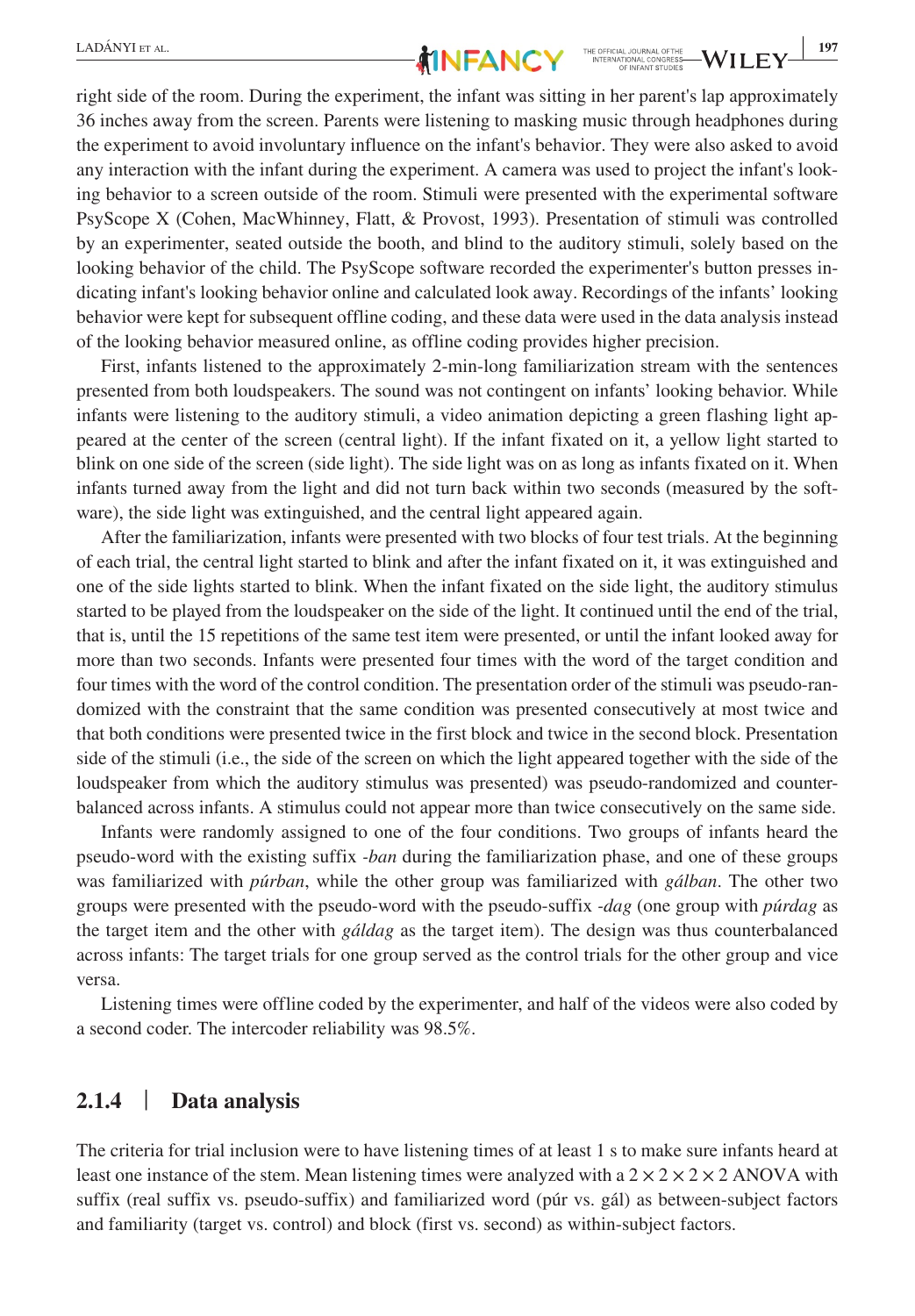# **2.2** | **Results**

The average listening times in the real suffix and pseudo-suffix conditions are shown in Figure 1. The  $2 \times 2 \times 2 \times 2$  ANOVA showed a main effect of block  $(F(1, 48) = 14.789, p < .001)$  as a result of longer listening times in the first block (mean  $= 11,093$  ms,  $SD = 3,515$  ms) than in the second block (mean  $= 9,401$  ms,  $SD = 3,864$  ms) of the test phase. The main effects of the suffix ( $F(1, 1)$ 48) = 4.312,  $p = .043$  and the familiarized word  $(F(1, 48) = 5.276, p = .026)$  were also significant. Infants who were familiarized with *púr* showed generally longer listening times during the test phase (mean = 10,941 ms,  $SD = 3,662$  ms) than infants who were familiarized with *gál* (mean = 9,497 ms,  $SD = 3,781$  ms). Infants who were familiarized with the pseudo-suffix *-dag* (mean = 10,893 ms,  $SD = 3,718$  ms) also showed longer listening times than infants who were familiarized with the real suffix *-ban* (mean = 9,601 ms,  $SD = 3,749$  ms). The interaction between familiarity and block ( $F(1,$  $48$ ) = 6.077,  $p = .017$ ) and, importantly, between familiarity, block, and suffix  $(F(48, 1) = 5.340$ ,  $p = .025$ ) were also significant. To explore these interactions further, we conducted a 2  $\times$  2  $\times$  2 ANOVA separately for the real suffix and the pseudo-suffix conditions. In the pseudo-suffix condition only, the main effect of block was significant  $(F(1, 24) = 8.306, p = .008)$ . In the real suffix condition, the block  $\times$  familiarized word interaction ( $F(1, 24) = 9.850$ ,  $p = .004$ ) was also significant beyond the main effect of block  $(F(1, 24) = 6.526, p = .017)$ . According to follow-up paired sampled *t* tests, the interaction appeared because infants listened longer to the control item than to the target in the first block  $(t(25) = 2.661, p = .013)$  but no significant difference appeared in the second block of the testing phase  $(t(25) = 1.952, p = .062)$ .

## **2.3** | **Discussion**

The statistical analyses yielded several significant main effects showing the usual decrease in listening times throughout the experiment, longer listening times in the groups of infants who were exposed to *púrban* or *púrdag* than in those who were listening to *gálban* or *gáldag* during the familiarization phase and listening times were also longer in infants familiarized with *púrdag* or *gáldag* than in those who were familiarized with *púrban* or *gálban*. Beyond these general tendencies, which we come back to below, importantly, we found that in the first block infants looked longer to the control pseudoword over the target pseudo-word when the real suffix was used, but not when the pseudo-suffix was



**FIGURE 1** Mean listening times (with standard errors) in Experiment 1 to the control and target conditions in the first and the second block in (a) the real suffix condition and (b) the pseudo-suffix condition (collapsed across familiarized word). Significant differences at  $p < .05$  are marked with  $*$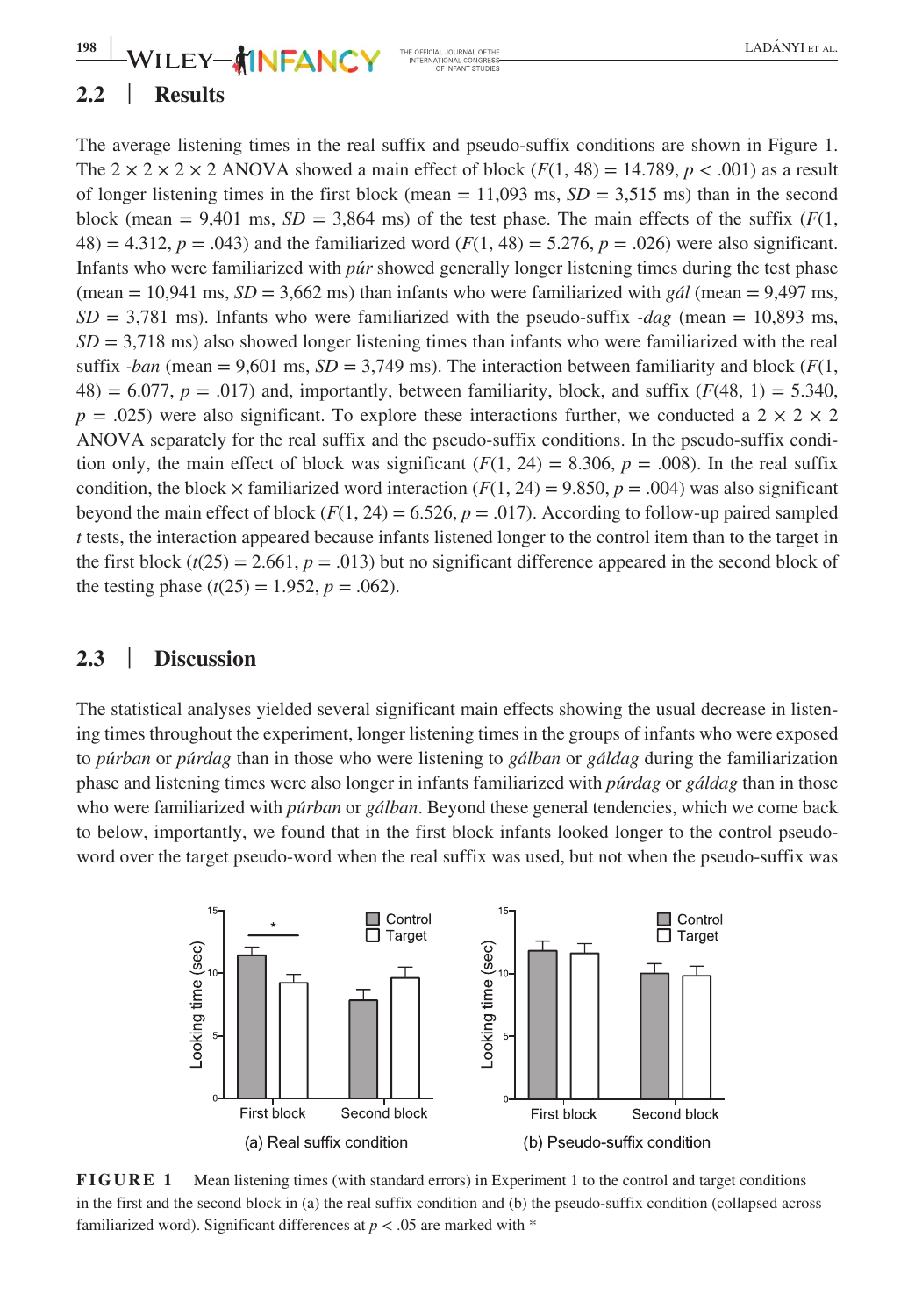used. In the second block, this difference was no longer present, probably due to the overall decreasing listening times and/or habituation to the control stem.

Difference in listening times between the target and control pseudo-word in the real suffix, but not in the pseudo-suffix condition suggests that 15-month-old Hungarian infants successfully use their prior knowledge of the real suffix to decompose morphologically complex word forms and extract the stem. This is in accordance with earlier results in 11-month-old French-learning (Marquis & Shi, 2012) and 15-month-old English-learning infants (Mintz, 2013, Experiments 2 and 3). At the same time, these two studies found a familiarity effect, while in our study, a novelty effect was observed. According to the attention model of Hunter and Ames (1988) if in a looking time paradigm the familiarization phase is short or the task is difficult, infants will show a familiarity effect as a sign of ongoing, incomplete learning/processing, whereas if the familiarization is longer or the task is less difficult, then a novelty effect will appear in the testing phase, as infants will have completed processing the stimuli by the end of the familiarization phase. We speculate that Hungarian-learning infants might have shown a novelty effect due to the richer morphology of their mother tongue making analytic processing less demanding for them than for French- or English-learning infants.

Another difference between the results of the current study and previous studies is that we found a listening time difference only in the first block, while previous studies found it in the whole test phase. One potential explanation is that, given their greater experience with a richer morphology, the task might have been less difficult for the Hungarian infants, and did not pay much attention in the second block. The main effect of block due to shorter listening times in the second block than in the first block does indeed suggest a drop in attention during the testing phase.

Two other main effects were also significant. Listening times were longer in infants familiarized with *púr* (*púrban* or *púrdag*) than in infants familiarized with *gál* (*gálban* or *gáldag*) and in infants who were familiarized with the pseudo-suffix than in those who were exposed to the real suffix. These effects are probably related to the idiosyncratic properties of the stimuli and did not interact with familiarity, the factor of interest in our study.

In sum, results of Experiment 1 suggest that Hungarian-learning 15-month-old infants are able to process morphologically complex forms analytically. Hungarian, however, has vowel harmony. The suffix investigated in Experiment 1 thus also has an allomorph with a front vowel: *-ben* which is slightly less frequent than the back vowel allomorph (*-ban*), used in Experiment 1. In Experiment 2, we explored whether complex forms with the front vowel allomorph are also processed analytically by 15-month-old infants to replicate the results of Experiment 1, and to test the generality of decomposition. With Experiment 2, we can also investigate whether the slight frequency difference between the two allomorphs has an effect on analytical processing.

# **3** | **EXPERIMENT 2**

#### **3.1** | **Methods**

#### **3.1.1** | **Participants**

Twenty-seven 15-month-old monolingual Hungarian-learning infants participated in the study (14 girls, mean age: 15 months 24 days, *SD*: 12 days, range: 15 months 2 days–16 months 15 days). Of these, 14 infants were familiarized with sentences containing *pérben* and 13 with sentences containing *gőlben*. An additional 11 infants were tested but excluded from the analysis due to completing less than one trial per block per condition  $(n = 9)$  or fuzziness/crying  $(n = 2)$ .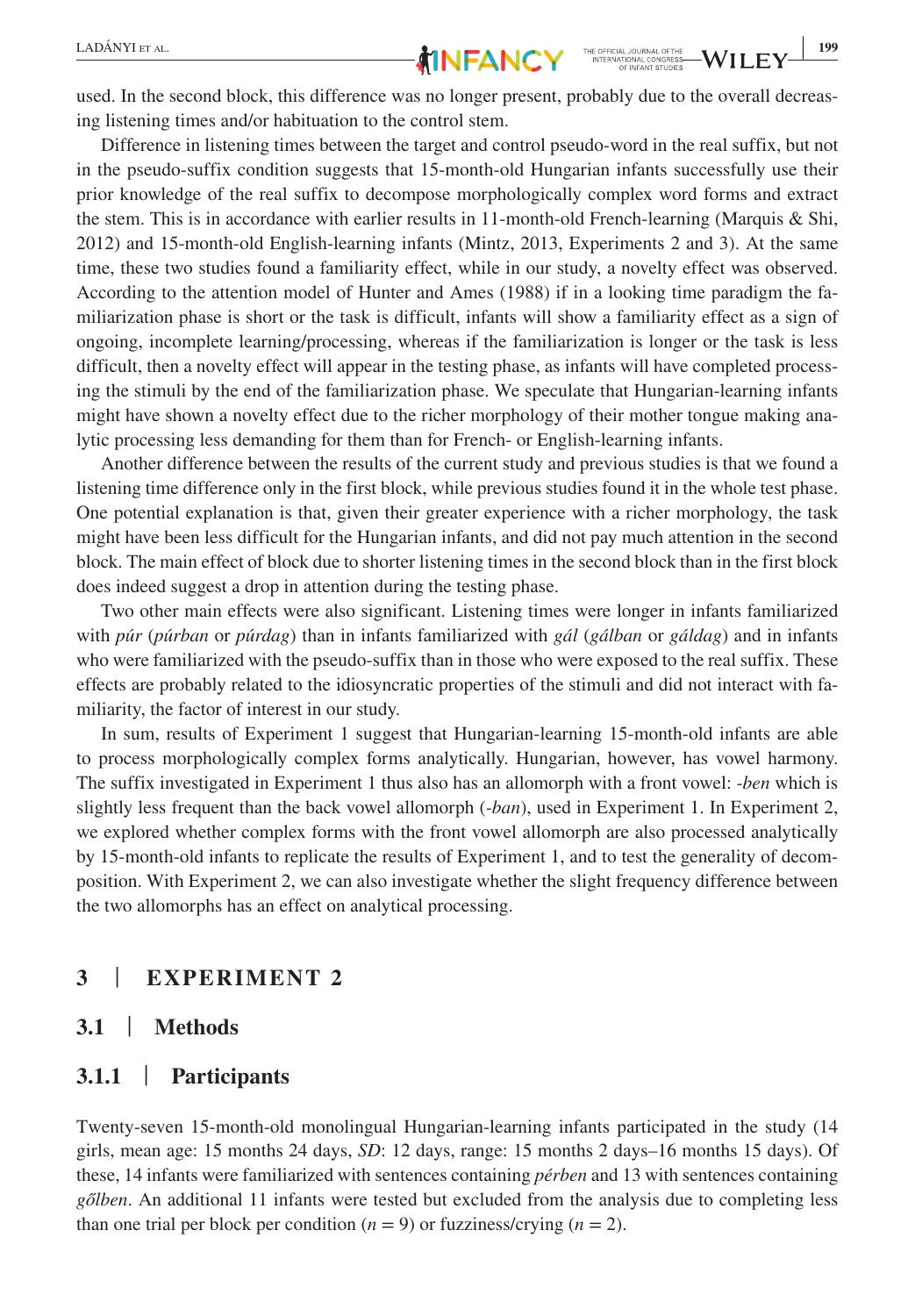# **3.1.2** | **Stimuli and design**

We created two pseudo-words, which shared their consonants with the pseudo-words of Experiment 1, but had front rather than back vowels: *pér* and *gől*. Words were inserted in the same 36 sentences as in the real suffix condition of Experiment 1 together with the front vowel allomorph of the suffix, *-ben* (Table 3). The recording and the production of the stimuli were identical to Experiment 1. The total lengths of the familiarization streams were 2 m 9 s for the stream with *pérben* and 2 m 4 s for the stream with *gőlben*. The total lengths of the test trials were 15.10 s for *pér* and 16.18 s for *gől*.

# **3.1.3** | **Procedure**

The procedure was identical to Experiment 1. All the videos were coded by a second coder with an intercoder reliability of 98.4%.

# **3.1.4** | **Data analysis**

To investigate whether analytic processing of words with the suffix *-bAn* is also present in the case of the front vowel allomorph of the suffix, we analyzed the data of this experiment together with the corresponding data of the real suffix condition of Experiment 1. We thus ran a  $2 \times 2 \times 2 \times 2$  ANOVA with vowel type (back vowel vs. front vowel) and consonant tier (p\_r tier: púr, pér vs. g\_l tier: gál, gől) as between-subject factors and familiarity (target vs. control) and block (first vs. second) as withinsubject factors.

# **3.2** | **Results**

Mean listening times analyzed in Experiment 2 are shown in Figure 2. The  $2 \times 2 \times 2 \times 2$  ANOVA showed the main effect of block  $(F(1, 49) = 35.088, p < .001)$ , due to significantly longer listening times in the first block than in the second block of the test trials. The interaction between block and vowel type  $(F(1, 49) = 5.052, p = .029)$  and between block and familiarity  $(F(1, 49) = 9.469, p = .003)$ was also significant. According to follow-up ANOVAs, in the first block, infants showed marginally longer listening times in the front vowel condition than in the back vowel condition  $(F(1, 52) = 3.094$ ,  $p = .085$ ), while in the second block, there was no such difference  $(F(1, 52) = 1.097, n.s.)$ . Further

|     | <b>Familiarization</b>                                                                                                                                                               | <b>Test phase</b>                                                                 |
|-----|--------------------------------------------------------------------------------------------------------------------------------------------------------------------------------------|-----------------------------------------------------------------------------------|
| pér | Pérben lakni jó!<br>"It's great to live in a pér!"<br>Az egyik pérben sötét van.<br>"It's dark in one of the pérs"<br>Elolvastam a könyvet a pérben.<br>"I read the book in the pér" | target: $pér$ , $pér$ , $pér$<br>control: $g\delta l$ , $g\delta l$ , $g\delta l$ |
| gől | Gőlben lakni jó!<br>Az egyik gőlben sötét van.<br>Elolvastam a könyvet a gőlben.                                                                                                     | target: gől, gől, gől control: pér, pér,<br>pér                                   |

**TABLE 3** Stimuli of Experiment 2 in the two groups of infants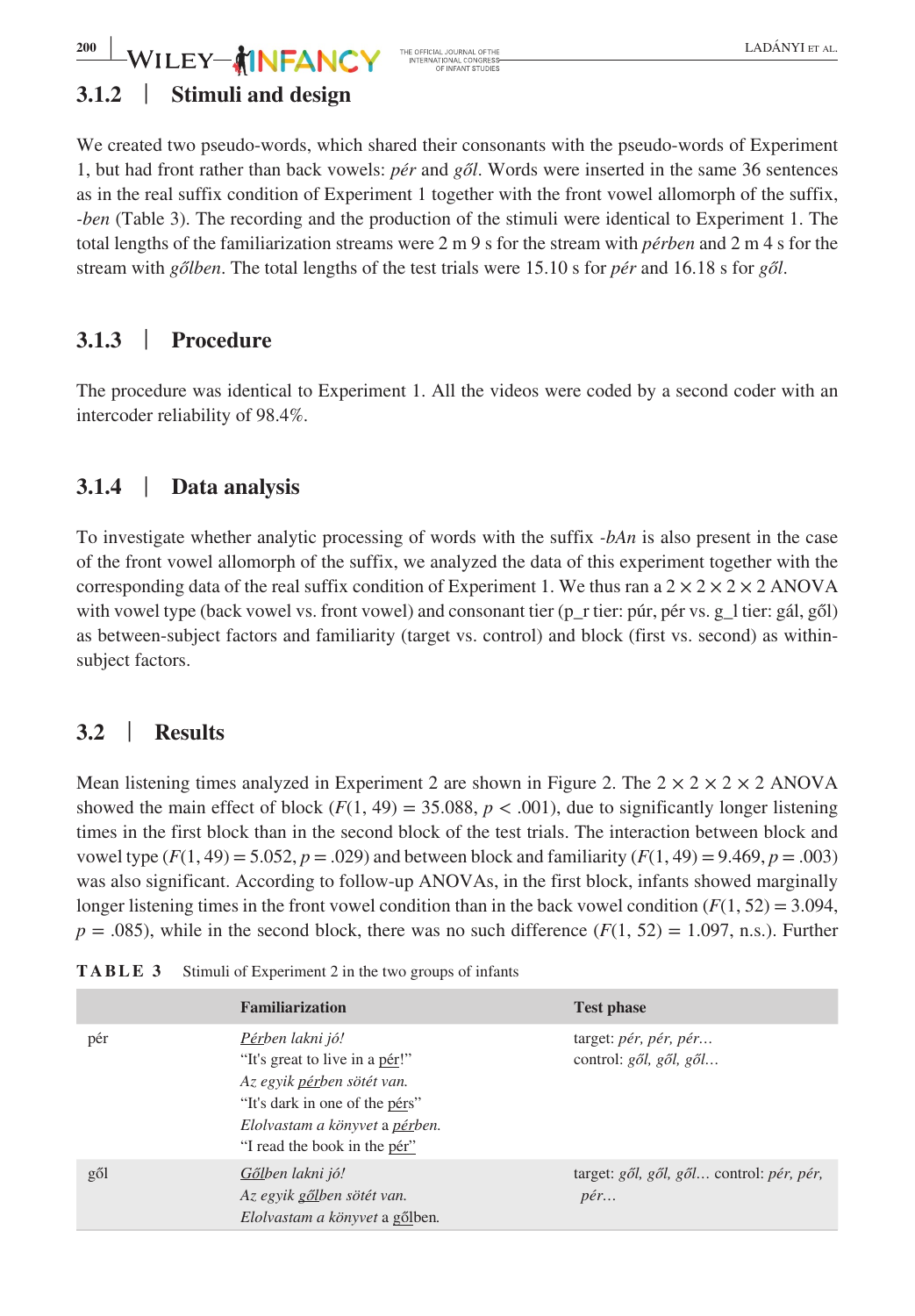

analysis of the block x familiarity interaction showed significantly longer listening times for the control pseudo-word than for the target pseudo-word in the first block  $(t(53) = 3.358, p = .001)$ , but not in the second block of the test phase  $(t(53) = 1.033, n.s.).$ 

#### **3.3** | **Discussion**

In Experiment 2, we found that infants showed longer listening times to the control words in the first block and that backness did not have an effect on this effect. These results suggest that infants are able to process morphologically complex forms both with front and back vowels analytically at 15 months of age despite the slight difference in the frequencies of the two harmonic allomorphs.

# **4** | **GENERAL DISCUSSION**

Our study investigated whether 15-month-old Hungarian-learning infants are able to process morphologically complex forms containing the frequent locative suffix *-bAn* ("in") analytically. In Experiment 1, we found that infants looked longer to the control word to the target word in the first block of the testing phase when the target word was presented with the suffix *-ban* during familiarization. At the same time, no listening time difference appeared when the target word was familiarized with the pseudo-suffix *-dag*. These results indicate that infants were able to process the pseudo-word with a real suffix analytically during the familiarization phase and could thus differentiate between target and control trials during the testing phase. The null effect in the pseudo-suffix condition suggests that the novelty effect did not appear due to the partial word-form overlap between the suffixed form and the word stem. In Experiment 2, we showed that the backness of the vowels in the word stem and the suffix did not interact with the novelty effect suggesting that infants were able to decompose words with both the front vowel and back vowel allomorphs despite the somewhat higher frequency of the back allomorph.

To our knowledge, these are the first results that show morphological decomposition in an agglutinative language early in development. As discussed above, this finding is in line with earlier studies' finding evidence for decomposition in French- and English-learning infants around one year of age (Marquis & Shi, 2012; Mintz, 2013). We interpreted the differences between our study and these



**FIGURE 2** Mean listening times (with standard errors; collapsed across Experiment 1 and Experiment 2) to the control and target conditions in the first and the second block (collapsed across vowel type and consonant tier). Significant differences at  $p < .05$  are marked with  $*$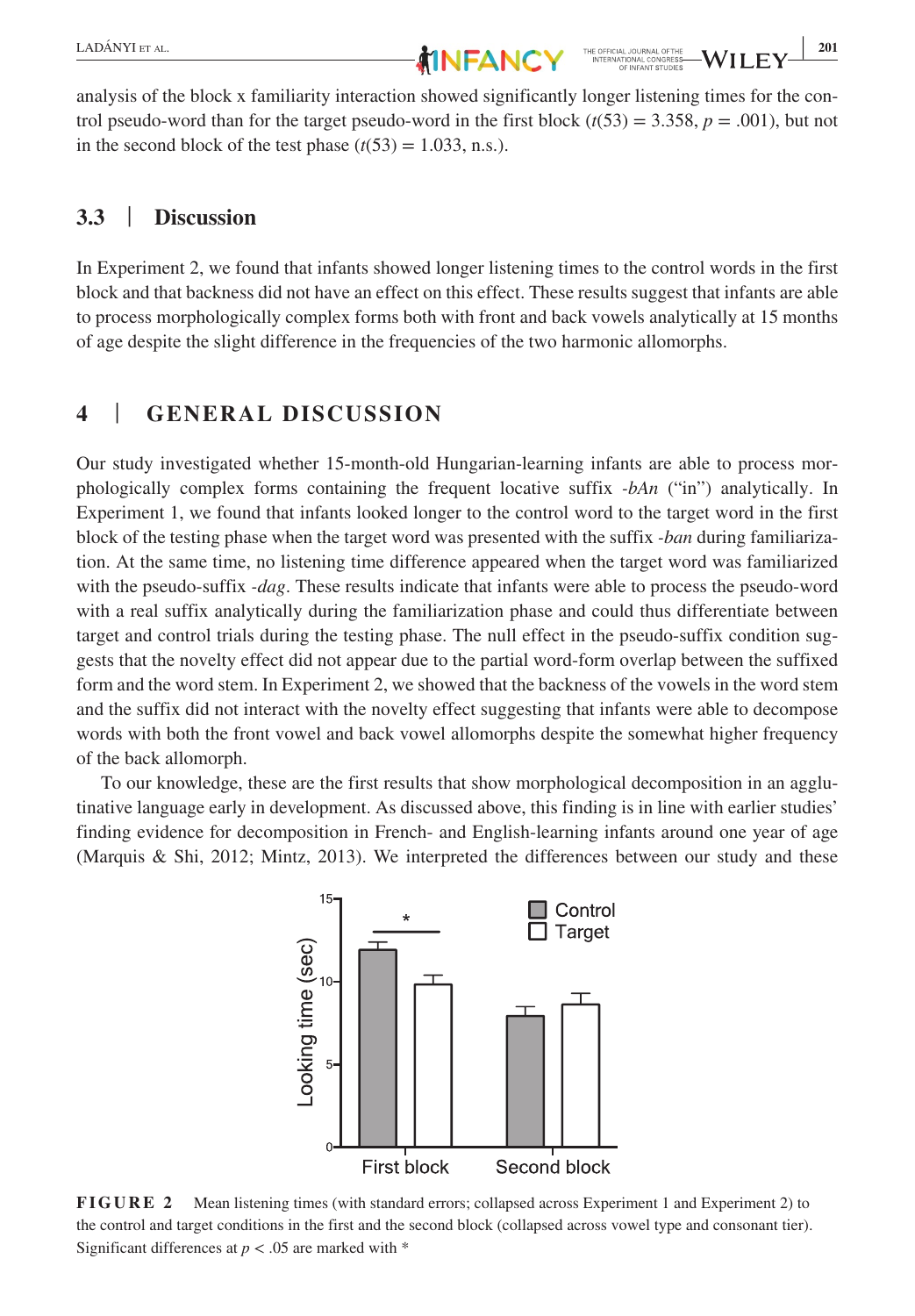**202 WILEY—ÅINFANCY** THE OFFICIAL JOURNAL OFTHE **LADÁNYI ET AL.** 

previous works—novelty instead of familiarity effect and difference only in the first block and not in the whole testing phase—as indicators of potentially more advanced morphological decomposition in Hungarian-learning infants than in English- or French-learning infants due to the richer morphology of Hungarian. More advanced morphological decomposition in Hungarian-learning infants might originate from the fact that Hungarian word stems can have hundreds of different suffixed forms and their holistic storage might become too demanding for infants' memory, and thus trigger analytic processing. Morphological complexity might thus not be a hindrance, but instead a cue that may trigger the appropriate strategies, such as decomposition, that allow efficient learning. However, comparisons between previous studies and the current study should be handled with caution due to the differences in their experimental designs.

It is important to note that although our study suggests that infants are able to process words with the suffix *-bAn* analytically, further studies will need to test whether these results are generalizable to other suffixes. The suffix *-bAn* has a salient CVC structure, and it is one of the most frequent suffixes; therefore, it is probably among the first ones that infants can segment from continuous speech.

Our results suggest that 15-month-old infants have a representation of the sound form of the suffix *-ban* and *-ben*, but they cannot provide any information about whether they know the meaning of the suffix. As discussed earlier, Marquis and Shi (2012) found evidence for 11-month-old French infants' ability to learn a novel pseudo-suffix form without any meaning, indicating that infants might first segment the sound form of suffixes, and only later attach meaning to them. This may also be modulated by the semantic contents of the suffix.

Since many Hungarian suffixes including a vowel have at least two allomorphs to satisfy vowel harmony, we also explored potential differences between the analytic processing of morphologically complex forms with a front and a back vowel. According to our corpus analyses, the back vowel allomorph of the suffix *-bAn* is slightly more frequent than the front vowel allomorph. Our study did not find any difference between the two allomorphs; however, it does not exclude the possibility that there is a developmental difference between the two allomorphs earlier in language acquisition.

Our results can be connected to the line of literature targeting the acquisition of free function words. Research about infants' knowledge of function words is more extended than research about bound morphemes. These studies found that infants are sensitive to perceptual (acoustic and phonological) differences between function words and content words already from birth (Shi, Werker, & Morgan, 1999). Infants have also been shown to have a representation of free functional morphemes from as early as 7–11 months (e.g., Hallé, Durand, & de Boysson-Bardies, 2008; Höhle & Weissenborn, 2003; Shafer, Shucard, Shucard, & Gerken, 1998; Shi, Cutler, et al., 2006; Shi, Marquis, & Gauthier, 2006; Shi, Werker, & Cutler, 2006), and they use these elements in several processes, like word segmentation (Shi, Cutler, et al., 2006; Shi & Lepage, 2008) or grammatical categorization (Gerken, Wilson, & Lewis, 2005; Höhle, Weissenborn, Kiefer, Schulz, & Schmitz, 2004; Mintz, 2006; Shi & Melançon, 2010). We speculate that bound morphemes have similar functions for young infants—a hypothesis that will require empirical conformation in the future.

We believe that our study is an important first step in exploring the development of analytic processing in agglutinative languages. Further studies with typologically different languages will be needed to determine whether the development of analytic processing depends on the ambient language.

## **5** | **CONCLUSION**

Our study is the first to show evidence of analytic processing in infants in an agglutinative language. Fifteen-month-old Hungarian infants were found to be able to process morphologically complex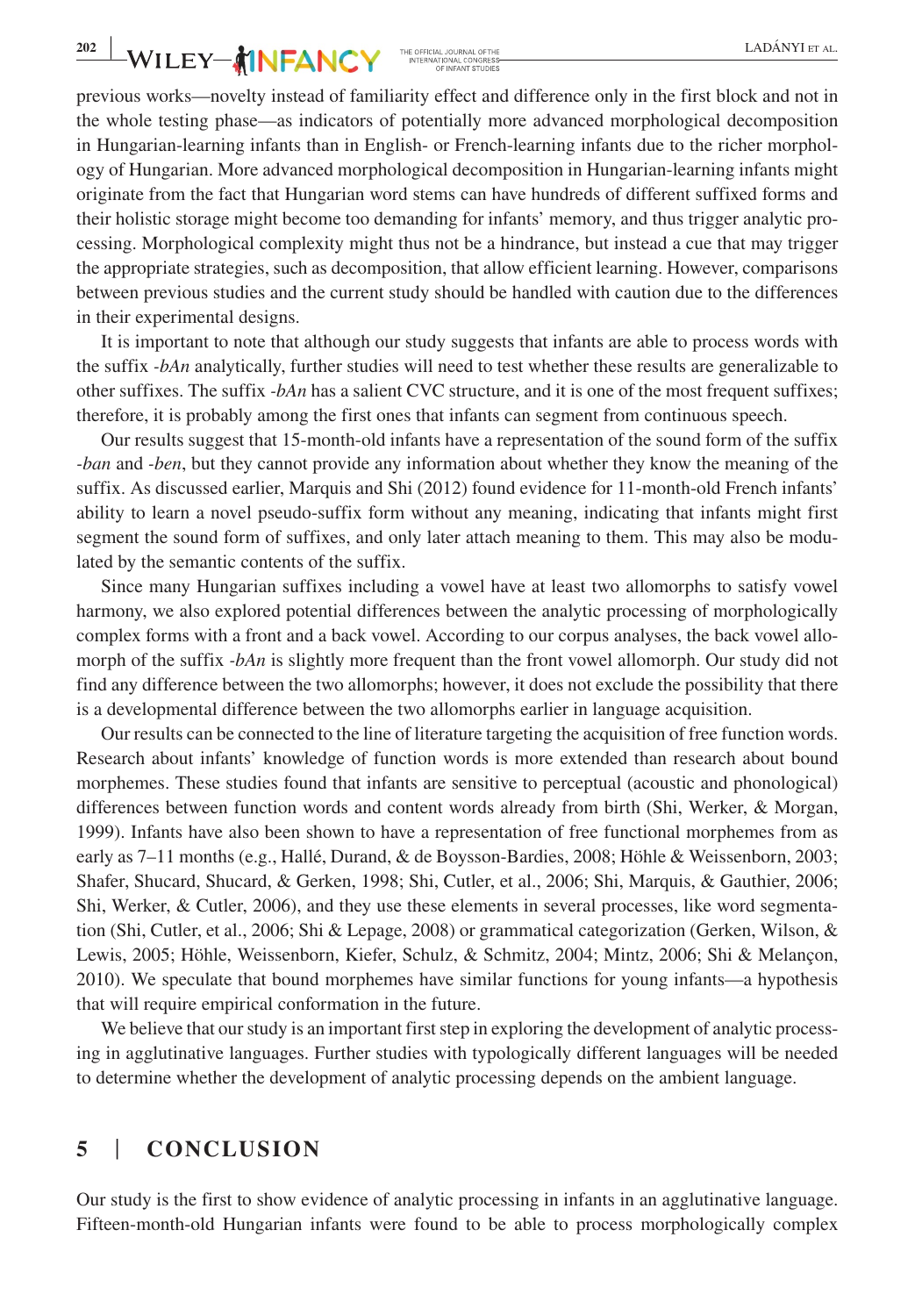# **LADÁNYI** ET AL. **203**<br>**AINFEANCY** THE OFFICIAL JOURNAL CONGRESS WILEY 203

forms with both front and back vowels analytically. Future studies should explore whether younger infants are also able to process morphologically complex forms analytically and investigate the relationship between analytic processing and grammatical development.

#### **ACKNOWLEDGMENTS**

This study was conducted with the support of the European Union's Horizon 2020 research and innovation program under the Marie Sklodowska-Curie Grant Agreement No. 641858 (PredictAble project) to J.G and E.L and the ERC Consolidator Grant (773202 ERC-2017-COG "BabyRhythm"; <https://erc.europa.eu/funding/consolidator-grants>) to J.G. The authors declare no conflicts of interest with regard to the funding source for this study. Special thanks go to the infants and their parents for their kindness and cooperation. We thank Peter Rebrus for his help in creating experimental stimuli and Agnieszka Argasińska for the offline coding of the video recordings. We thank Gergely Csibra, Ágnes Volein, Mari Tóth and the whole Cognitive Developmental Center of the Central European University, Budapest, Hungary, for their invaluable help and support with testing infants.

#### **ORCID**

*Enikő Ladányi* <https://orcid.org/0000-0003-2853-682X>

#### **REFERENCES**

- Baker, M. (2010). Formal generative typology. In B. Heine, & H. Narrog (Eds.), *The Oxford handbook of linguistic analysis* (pp. 285–312). Oxford, UK: Oxford University Press.
- Berko, J. (1958). The child's learning of English morphology. *Word*, *14*(2–3), 150–177. [https://doi.org/10.1080/00437](https://doi.org/10.1080/00437956.1958.11659661) [956.1958.11659661](https://doi.org/10.1080/00437956.1958.11659661)
- Caramazza, A., Laudanna, A., & Romani, C. (1988). Lexical access and inflectional morphology. *Cognition*, *28*(3), 297–332. [https://doi.org/10.1016/0010-0277\(88\)90017-0](https://doi.org/10.1016/0010-0277(88)90017-0)
- Cohen, J. D., MacWhinney, B., Flatt, M., & Provost, J. (1993). PsyScope: A new graphic interactive environment for designing psychology experiments. *Behavioral Research Methods, Instruments, and Computers*, *25*(2), 257–271.
- Comrie, B. (1980). *Language universals and linguistic typology: Syntax and morphology*. Oxford, UK: Blackwell and Chicago; University of Chicago Press.
- Gábor, B., & Lukács, Á. (2012). Early morphological productivity in Hungarian: Evidence from sentence repetition and elicited production. *Journal of Child Language*, *39*, 411–442. <https://doi.org/10.1017/S0305000911000110>
- Gerken, L. A., Wilson, R., & Lewis, W. (2005). 17-month-olds can use distributional cues to form syntactic categories. *Journal of Child Language*, *32*, 249–268.
- Gonzalez-Gomez, N., Schmandt, S., Fazekas, J., Nazzi, T., & Gervain, J. (2019). Infants' sensitivity to nonadjacent vowel dependencies: The case of vowel harmony in Hungarian. *Journal of Experimental Child Psychology*, *178*, 170–183. <https://doi.org/10.1016/j.jecp.2018.08.014>
- Hallé, P. A., Durand, C., & de Boysson-Bardies, B. (2008). Do 11-month-old French infants process articles? *Language and Speech*, *51*, 23–44. <https://doi.org/10.1177/00238309080510010301>
- Höhle, B., & Weissenborn, J. (2003). German-learning infants' ability to detect unstressed closed-class elements in continuous speech. *Developmental Science*, *6*(2), 122–127.<https://doi.org/10.1111/1467-7687.00261>
- Höhle, B., Weissenborn, J., Kiefer, D., Schulz, A., & Schmitz, M. (2004). Functional elements in infants' speech processing: The role of determiners in the syntactic categorization of lexical elements. *Infancy*, *5*(3), 341–353. [https://](https://doi.org/10.1207/s15327078in0503_5) [doi.org/10.1207/s15327078in0503\\_5](https://doi.org/10.1207/s15327078in0503_5)
- Humboldt, W. (1836/1999). *On language. On the diversity of human language construction and its influence on the mental development of the human species*. Cambridge, UK: Cambridge University Press.
- Hunter, M. A., & Ames, E. W. (1988). A multifactor model of infant preferences for novel and familiar stimuli. *Advances in Infancy Research*, *5*, 69–95.
- Ketrez, F. N. (2014). Harmonic cues in speech segmentation: A cross-linguistic corpus study on child-directed speech. *Journal of Child Language*, *41*, 439–461.